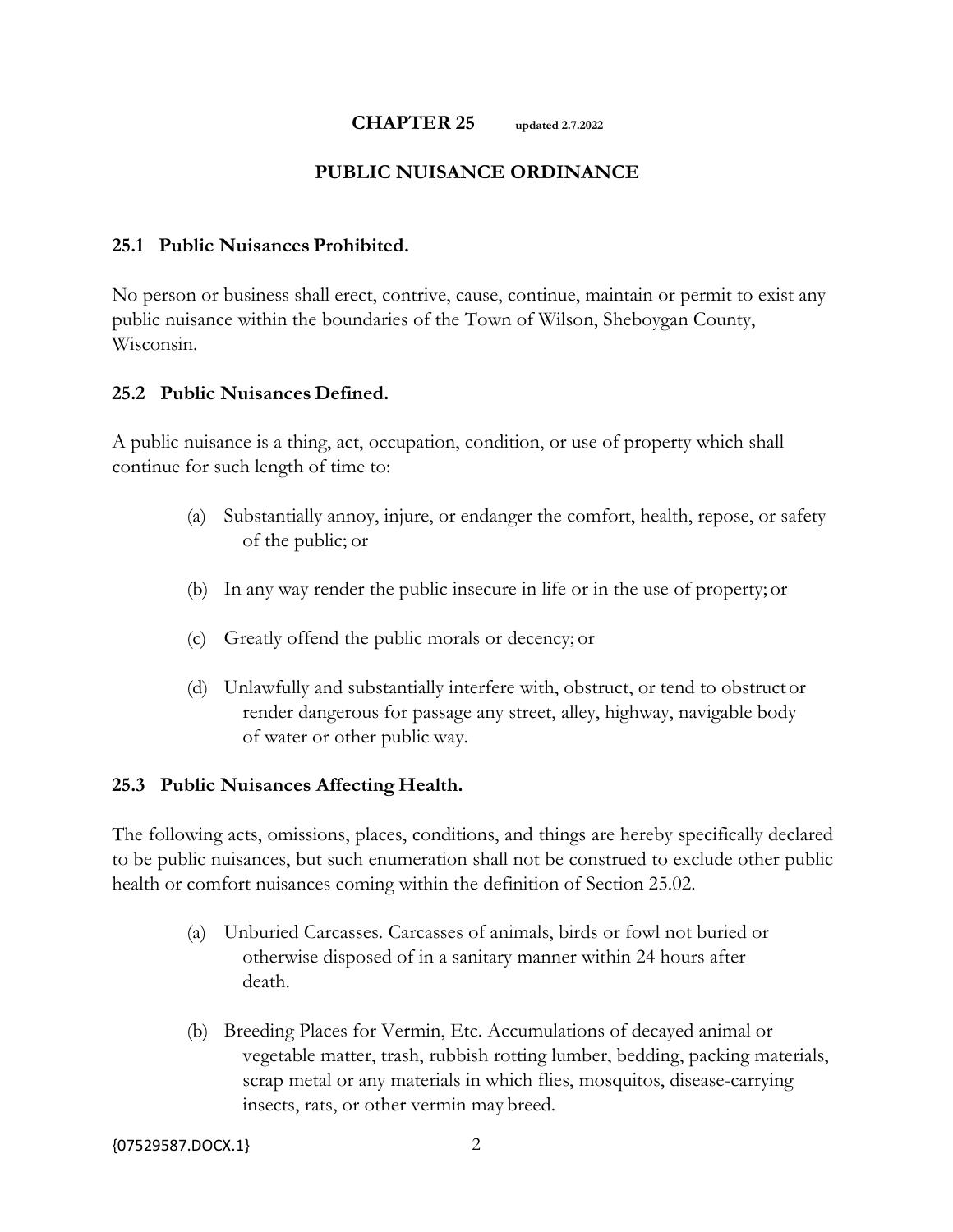(c)Water Pollution. The pollution of any private or public well or cistern, stream, lake, canal, or body of water by sewage, creamery or industrial wastes or other substances.

(d) Street Pollution. Any use of property which shall cause any nauseous or unwholesome liquid or substance to flow into or upon any street, gutter, alley, ditch, sidewalk, or public place within the Town.

(c) Sewerage Odor(s). Any collection, transportation, pumping, treatment, storage, conveyance handling or final disposition of sewage which allows or causes any fowl, offensive, noisome, nauseous, noxious, or disagreeable odors, gases, effluvia, or stenches repulsive to the physical senses of ordinary persons which annoy, discomfort, injure or inconvenience the health or comfort of any person(s) within the Town.

## **25.4 Public Nuisance Affecting Peace and Safety.**

The following acts, omissions, places conditions and things are hereby declared to be public nuisance affecting peace and safety, but such enumeration shall not be construed to exclude other nuisances affecting public peace or safety coming within the definition of Section 25.02.

- (a) Dilapidated Buildings. All buildings or structures that are so out of repair as to be dangerous, unsafe, or unsanitary for human use.
- (b) Obstruction of Intersections. All trees, hedges, billboards, or other obstructions which prevent persons driving vehicles on public streets, alleys, or highways from obtaining a clear view of traffic when approaching an intersection or pedestrian crosswalk.
- (c) Low Hanging Tree Limbs. All limbs of trees which project over a public sidewalk less than eight (8) feet above the surface thereof, or less than ten (10) feet above the surface of a public street.
- (d) Fireworks. All use or display of fireworks except as provided by State Laws and Town Ordinances.
- (e) Noisy Animals or Fowl. The keeping or harboring of any animal or fowl which, by frequent or habitual howling, yelping, barking, crowing, or making of other noises, greatly annoys or disturbs a neighborhood or any considerable number of persons within the Town.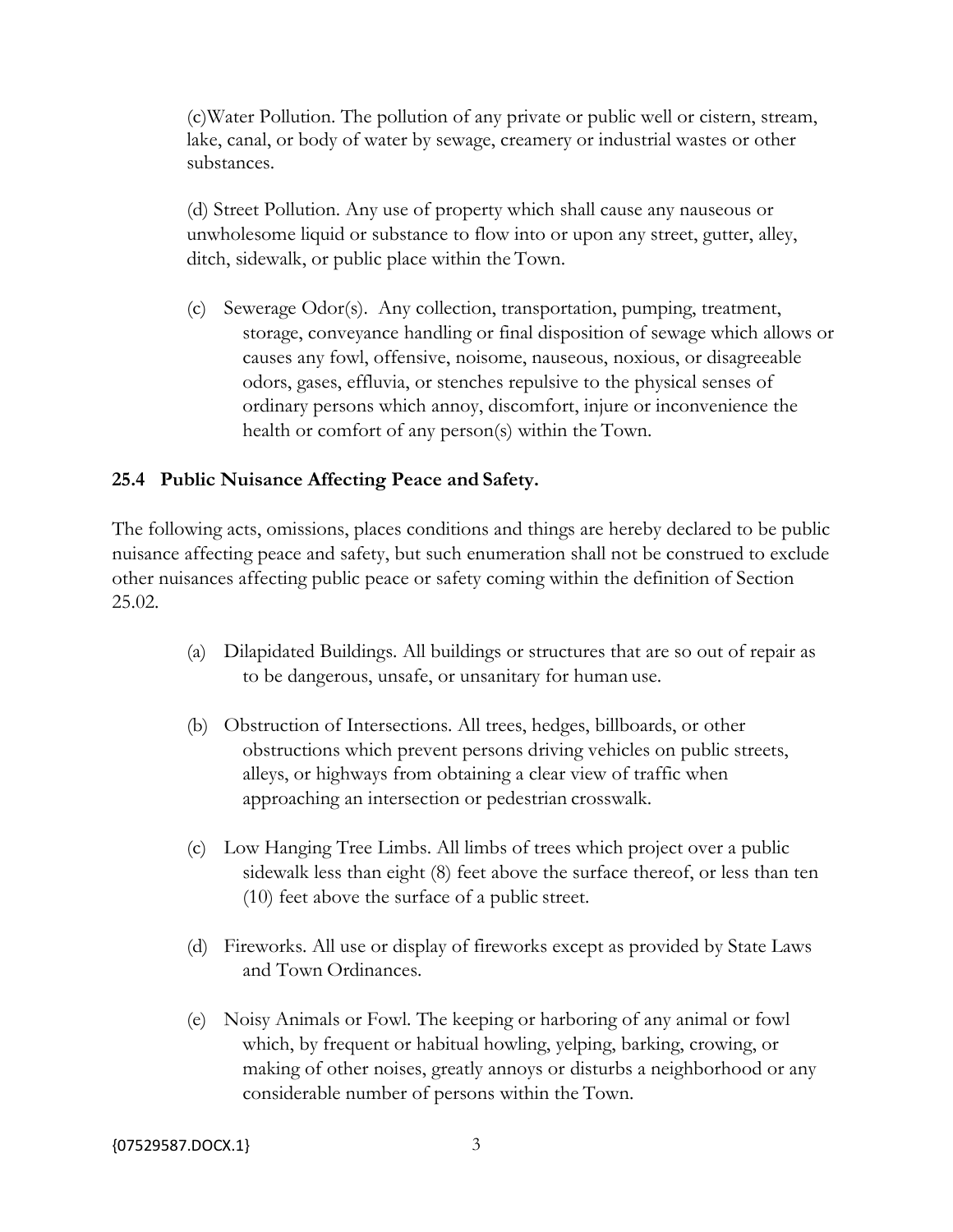- (f) Low Hanging Wires and Cables. All wires over streets, alleys or public grounds which are strung less than fifteen (15) feet above the surface of the street or ground.
- (g) Noises or Vibrations. All unnecessary, loud, and discordant, noises or vibrations of any kind.
- (h) Obstructions of Streets; Excavation. All obstructions of streets, alleys, sidewalks or cross walks and all excavations in or under the same, except as permitted by Ordinances of the Town of which, although made in accordance with such Ordinances, are kept or maintained for an unreasonable length of time after the purpose thereof has been accomplished.
- (i) Open and Unguarded Pits, Wells, Etc. All open and unguarded pits, wells, excavations, or unused basements freely accessible from any public street alley or sidewalk.
- (j) Abandoned Refrigerators, Freezers, Etc. All abandoned refrigerators or freezers from which the doors and other covers have not been removed or which cannot be opened by pushing from the inside by a small child.
- (k) Structure or Material Which Constitutes a Fire Hazard. Any structure, material or condition which constitutes a fire hazard or will impair the extinguishing of any fire.
- (l) Dangerous Signs, Billboards, Etc. All signs, billboards, awnings, and other similar structures over or near streets, sidewalks, public grounds, or places frequented by the public, so situated or constructed as to endanger the public safety.
- (m) Unauthorized Traffic Signs. All unauthorized signs, signals, marking, or devices placed or maintained upon or in view of any public highway or railway crossing which purport to be, or may be mistaken as, official traffic control devices, railroad signs or signals or which, because of their color, location, brilliance, or manner of operation, interfere with the effectiveness of any such device, sign, or signal.
- (n) Abandoned Autos, Trailers, Etc. Automobiles, trailers, semi-trailers, motor homes, or mobile homes which are abandoned, as defined in Section 25.05 of this Ordinance.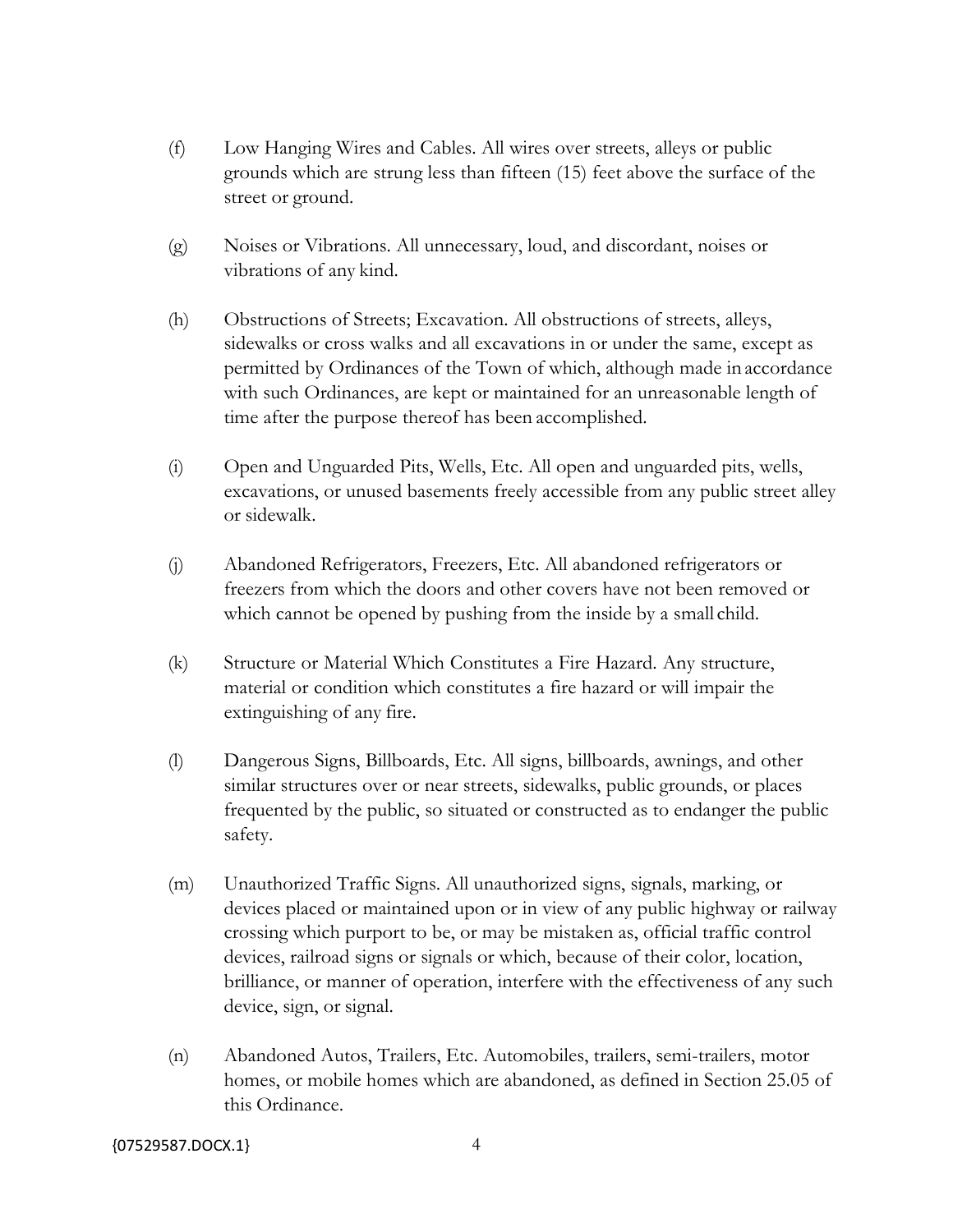- (o) Storage of Junk, Etc., Regulated. No person shall store junked or discarded property including automobiles, automobile parts, trucks, tractors, refrigerators, furnaces, washing machines, stoves, machinery or machinery parts, bricks, cement blocks or other unsightly debris.
	- (p) Shining Animals or Buildings. "Shining" means the casting of rays of a light on a field, forest, building or other area for the purpose of illuminating, locating, or attempting to illuminate or locate animals. "Lights' include flashlights, automobile lights and any other type of illumination. "Animals" includes both wild and domesticated animals. "Building" means and includes any structure which on any occasion houses either persons or animals. No person shall engage in shining in the Town. A person casting rays of light on a field, forest, building or other area which is frequented by animals ispresumed to be shining in violation of this Ordinance.
	- (q) Light Disturbances. No person at any property used for residential purposes may maintain lighting upon premises under their ownership or control for any purpose between the hours of 10:00 p.m. and 6:00 a.m. in a manner such that beams, rays, reflections, or diffusions from the lighting spill out, over, or onto adjoining or neighboring property used for residential purposes so that said lighting, by its degree of intensity or duration of operation, interferes with the peaceful enjoyment of such adjoining or neighboring property or unreasonably disturbs the comfort and repose thereof. Protective security lighting, landscape lighting, or architectural lighting may be operated at all hours of the night provided that it is directed and shielded to avoid interfering with the peaceful enjoyment of adjoining or neighboring property or unreasonably disturbing the comfort and repose thereof.
	- (r) Any Nuisance. Any nuisance so defined by the Wisconsin Statutes.

### **25.5 Abandoned Vehicles and Storage ofJunk.**

(a) No person shall leave an unsheltered accumulation of storage of old, unused, unlicensed, stripped, junked, and/or other automobiles not in good and safe operating condition, any other vehicles, machinery, implements, equipment, any parts thereof, and personal property of any kind which is no longersafely usable for the purposes for which it was manufactured is declared to be a nuisance and dangerous to the public health, safety, andwell-being.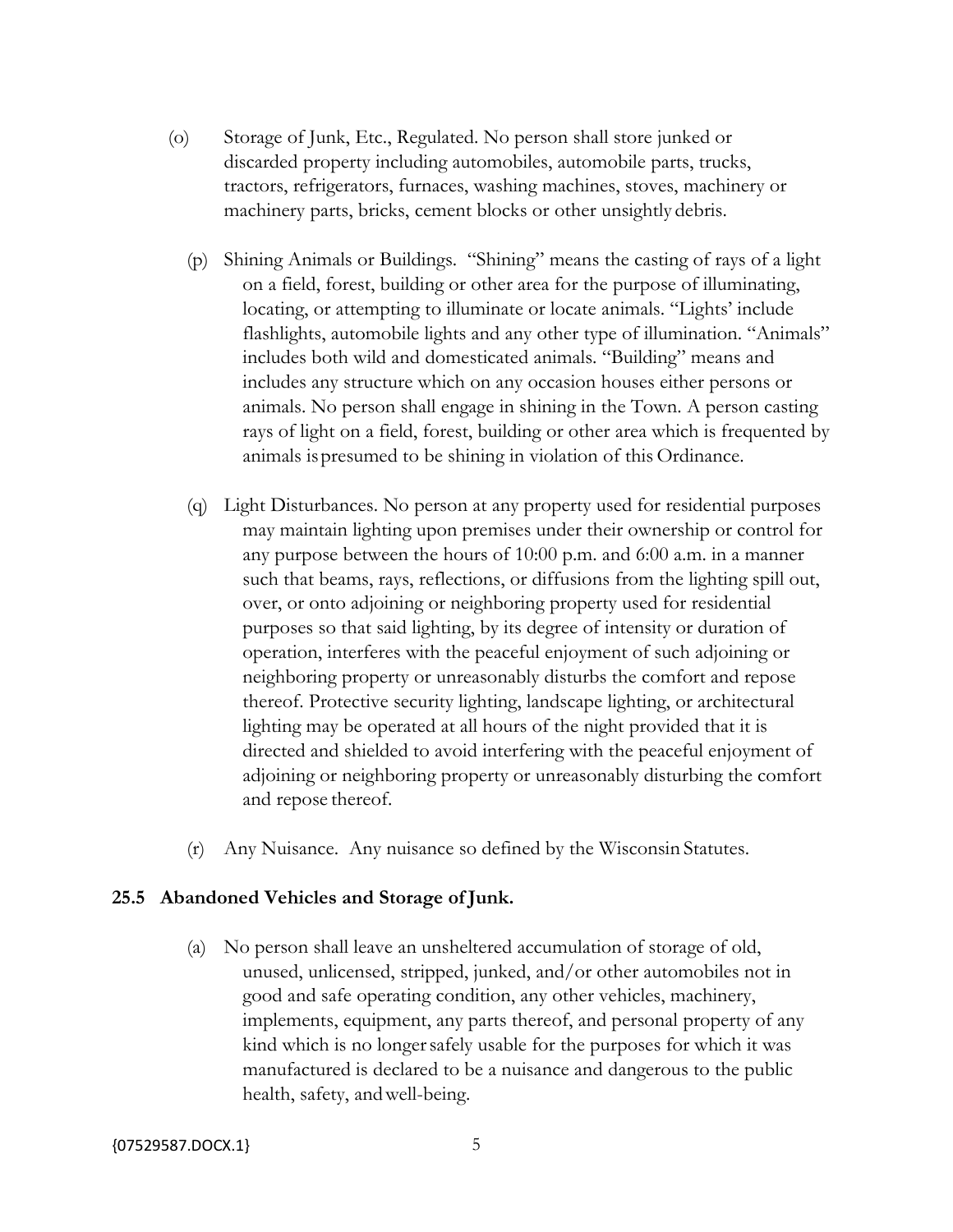(b) The owner, tenant, lessee and occupants of any lot upon which such accumulation or storage is made, and the owner and lessee of the items involved in such storage, all referred to collectively as "owners," shall jointly and severally abate the nuisance by promptly moving such items into completely enclosed buildings within the Town, or by moving the items to a location outside the Town.

## **25.6 Public Nuisance Offending the Morals and Decency.**

The following acts, omissions, places, conditions, and things are hereby specifically declared to be public nuisances offending public morals and decency, but such enumeration shall not be construed to exclude other nuisances offending public morals and decency within the definition of Section 25.02.

- (a) Unlicensed Sale of Liquor and Beer. All places where intoxicating liquor or fermented malt beverages are sold possessed, stored, brewed, bottled, manufactured, or rectified without a permit or license as provided for by the Ordinances of the Town.
- (b) Continuous Violations of Town Ordinances. Any place or premises within the Town where Town Ordinances or State Law relating to public health, safety, peace, morals, or welfare are openly, continuously, repeatedly, and intentionally violated.

### **25.7 Abatement of Public Nuisances.**

- (a) Enforcement. The Building Inspector, Code Enforcement Officer or other Town Officer as designated by statute or appointment by the Town Board, shall enforce those provisions of this Ordinance that come within the jurisdiction of their offices, and they shall make periodic inspections and inspections upon complaint to ensure that such provisions are not violated. No action shall be taken under this section to abate a public nuisance unless the officer shall have inspected or caused to be inspected the premises where the nuisance is alleged to exist and have satisfied himself that a nuisance does, in fact, exist.
- (b) Summary Abatement. If the inspecting officer determines that a public nuisance exists within the Town and that there is great and immediate danger to the public health, safety, peace, morals or decency, the Town Board may direct the proper officer to cause the same to be abated and will charge the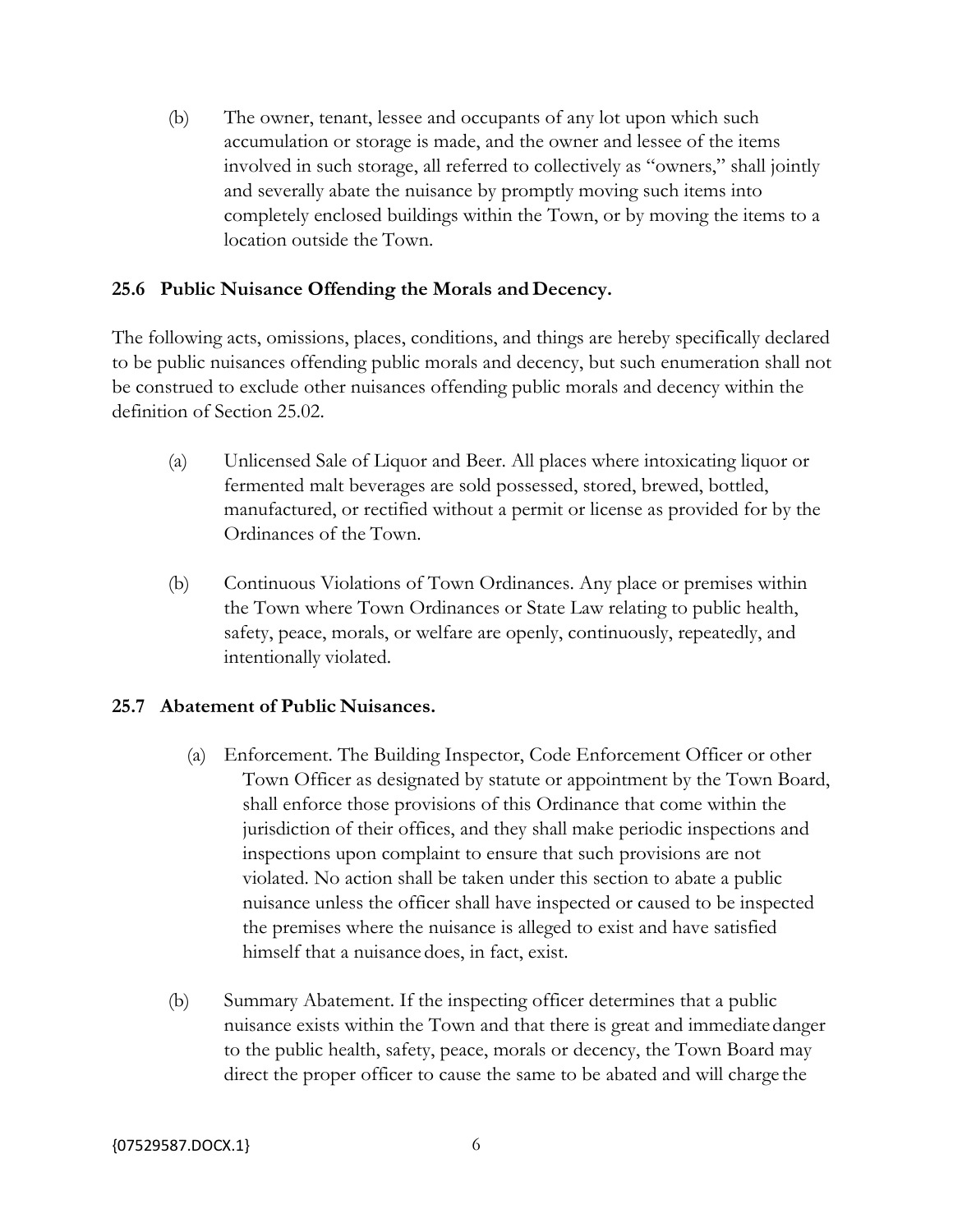cost thereof to the owner, occupant or person causing, permitting, or maintaining the nuisance, as the case may be.

- (c) Abatement After Notice. If the inspecting officer determines that a public nuisance exists on private premises but that the nature of such nuisance isnot such as to threaten great and immediate danger to the public health, safety, peace, morals or decency, he shall serve notice on the person causing or maintaining the nuisance to remove the same within ten (10) days If such nuisance is not removed within such ten (10) days, the proper officer shall cause the nuisance(s) to be removed.
- (d) Other Methods Not Excluded. Nothing in this Ordinance shall be construed as prohibiting the abatement of public nuisances by the Town or its officials in accordance with State Law.
- (e) Court Order. No officer hereunder shall use force to obtain access to private property to abate a public nuisance but shall request permission to enter upon private property if such premises are occupied, and, if such permission is denied, the Town by the Town Board shall apply, to any court have jurisdiction, for an order assisting the abatement of the public nuisance.

# **25.8 Cost of Abatement.**

In addition to any other penalties imposed by this Ordinance for the erection, contrivance, creation, continuance or maintenance of a public nuisance, the cost of abating a public nuisance by the Town, including attorneys' fees, shall be collected as a debt from the owner, occupant or person causing, permitting or maintaining the nuisance, and if notice to abate the nuisance has been given to the owner, such cost shall be assessed against the real estate as a special charge.

# **25.9 Penalty.**

Any person who shall violate any provision of this Ordinance or permit or cause a public nuisance shall be subject to a penalty as follows in Section 25.10, Penalty Provisions.

### **25.10 Penalty Provisions.**

- (a) General Penalty. Any person who shall violate any of the provisions of this Ordinance shall, upon conviction of such violation, be subject to a penalty, which shall be as follows:
	- (1) First Offense Pealty. Any person who shall violate any provision of this Ordinance shall, upon conviction thereof,